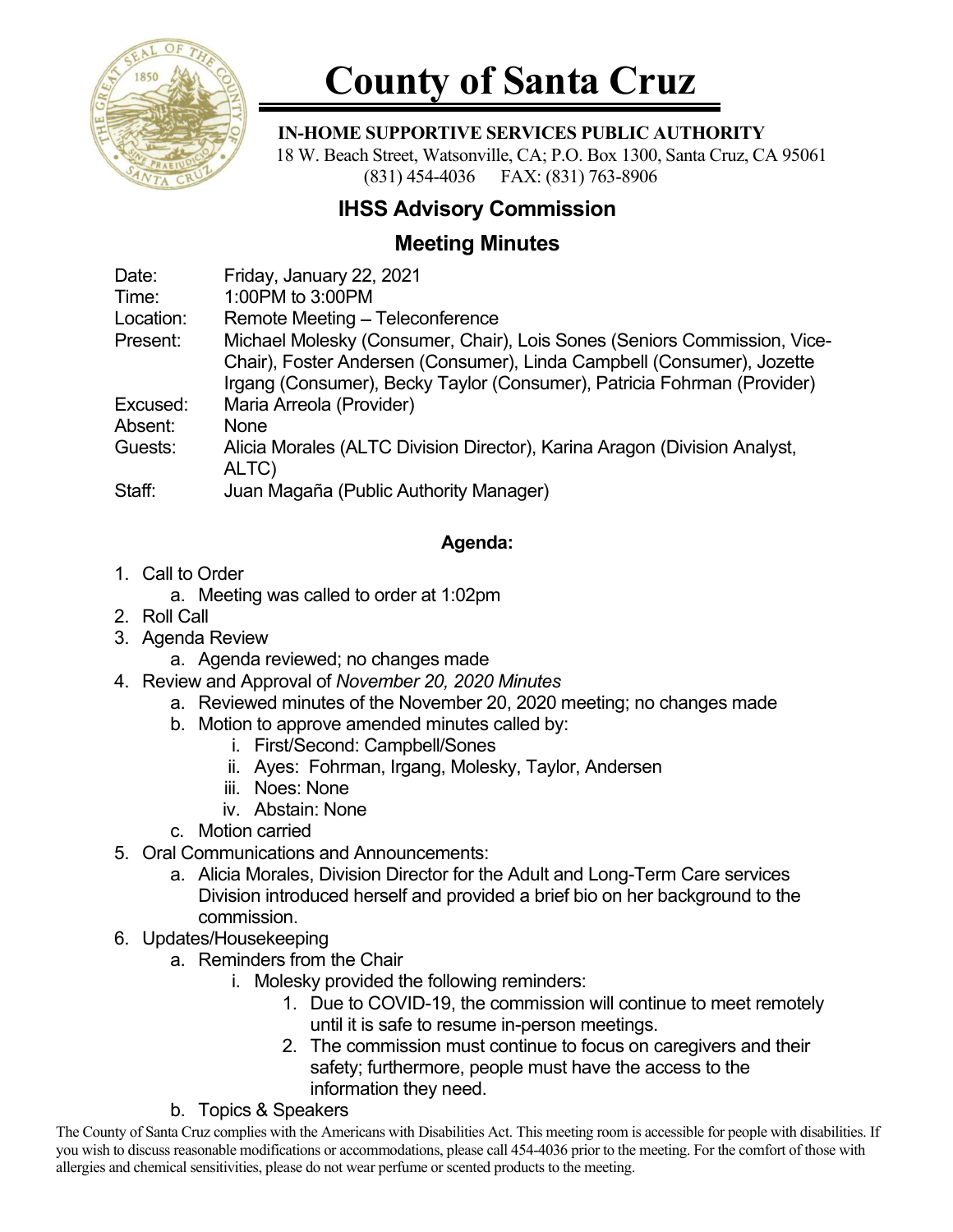- 
- - i. This item was not discussed
- 7. Annual Attendance Report
- i. This item was not discussed<br>i. This item was not discussed<br>i. This item was not discussed<br>endance Report<br>f reported that annual attendance report is due to the Board of Supe i. This item was not discussed<br>
c. Commission Vacancies<br>
i. This item was not discussed<br>
ual Attendance Report<br>
a. Staff reported that annual attendance report is due to the Board of<br>
1/31/2021; the report was included in a. Staff reported that annual attendance report is due to the Board of Supervisors by staff requested that the commission review and approve if no changes are necessary.
	- b. Sones inquired on how many of the four cancelled meetings in 2020 were due to lack of a quorum.
		- i. Staff reported that the cancellations were mostly due to the pandemic.
		- ii. Molesky also included that one of the cancellations was due to the commission meeting falling on a county furlough day and there would be no staff to attend the meeting.
	- c. A motion to approve the 2020 Annual Attendance Report was called by:
		- i. First/Second: Sones/Fohrman
		- ii. Ayes: Campbell, Irgang, Molesky, Taylor, Andersen
		- iii. Noes: None
		- iv. Abstain: None
	- d. Motion carried
- 8. Caregiver Discussion
	- a. Molesky invited the group to bring up any areas of concerns regarding caregivers.
		- i. Andersen indicated that his main concerns were related to his care being impacted due to his caregivers having to quarantine because they were exposed while working with other IHSS recipients. Andersen also wanted to know what the timeline was to get IHSS caregivers vaccinated?
		- ii. Campbell inquired on how caregivers are being notified about when and where they can get the vaccine?
		- iii. Irgang reported that her caregiver was able to get the vaccine because the caregiver also worked at a behavioral health clinic, but wanted to know when would other caregivers get the vaccine?
		- iv. Taylor reported that she was aware that a caregiver that she knows received a call to get the vaccine.
		- v. Fohrman:
			- 1. Informed the group that she had been notified by four different groups regarding the vaccine, but she wanted to get more info on the vaccine before she took it. Fohrman indicated a few weeks to get the info she needed.
			- 2. Has received concerns from other IHSS caregivers who are at risk of losing their health insurance when they are not able to meet the minimum number of hours due to COVID.
		- vi. Sones echoed all of the concerns from the commissioners. She also provided the following info:
			- 1. Individuals are bringing in the disease into the homes of other people.
			- 2. There is a need for lots of education regarding the vaccine and the importance of the second dose.
			- 3. There is a lot of misinformation out there and we need to get good information to people.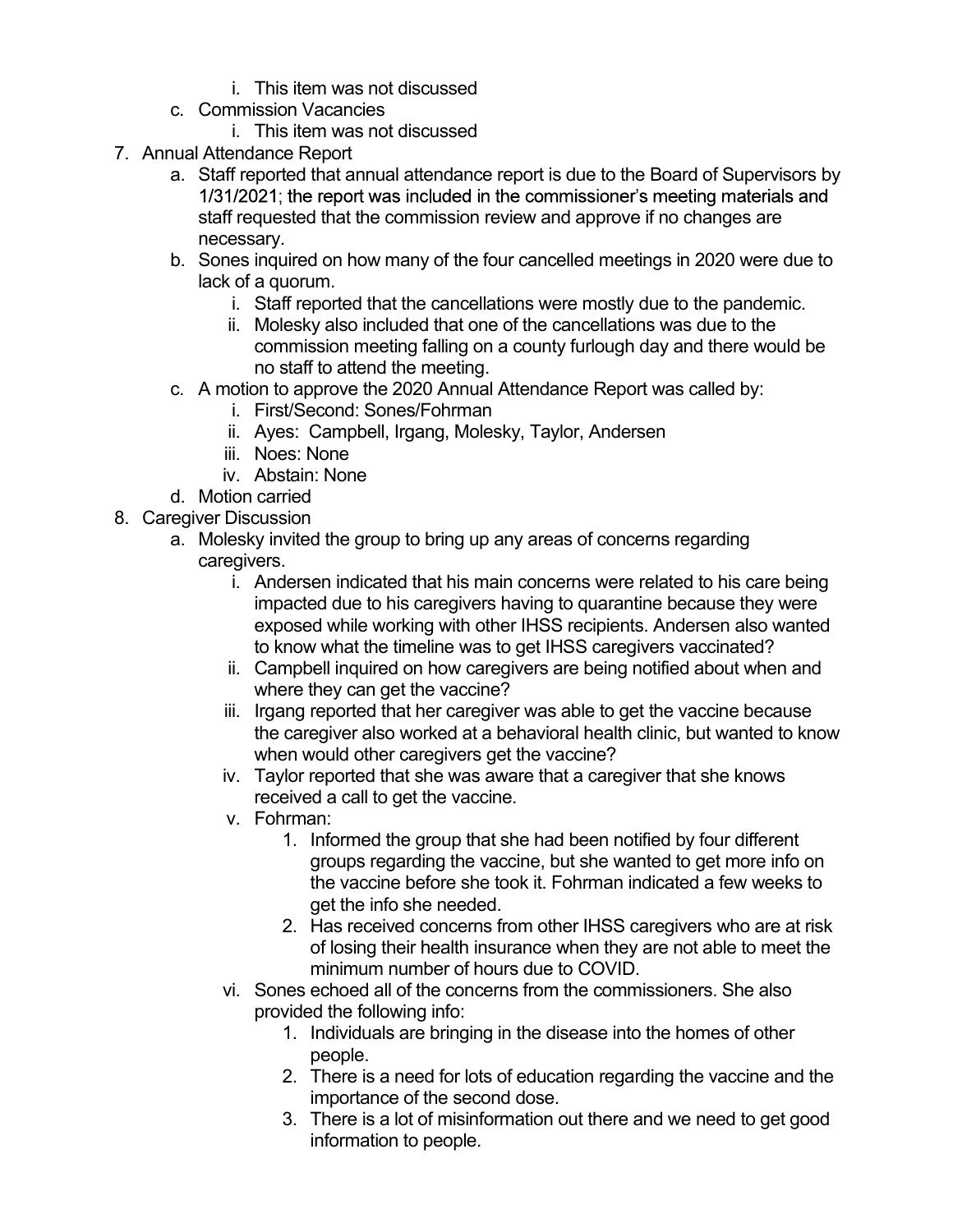- 4. Regarding insurance, the commission should take this on and ask<br>the union to address this.<br>5. Besides the county, there are private health offices that have<br>vaccines and they will soon begin vaccinating.<br>lesky provided the union to address this.
- 5. Besides the county, there are private health offices that have vaccines and they will soon begin vaccinating.
- vii. Molesky provided the following:
	- 1. The County Health Department website and the State COVID website has a lot of information regarding the vaccine. Molesky asked staff to send the links to the commissioners for these websites.
	- 2. The Alliance medical director is planning an in-depth outreach for at risk individuals; he will be relaying the commission's concerns to the Alliance.
	- 3. Recruitment for providers is difficult in these times.
	- 4. Would like to see the number of requests for providers that are received and discussed at the next commission meeting.
	- 5. Given the shortage of providers, it may be a good time to bring in a dual-mode system to our county.
	- 6. Requested that staff reach out to the Senior's Council so they can send any concerns they may have regarding the Master Plan on Aging.
- viii. Staff provided the following information regarding vaccines for IHSS caregivers:
	- 1. Last week, IHSS caregivers were given the green light to receive the COVID-19 vaccine
	- 2. Sutter healthcare provided 300 slots to IHSS caregivers and asked the county to assist in reaching out to them.
	- 3. The Public Authority reached out to all IHSS caregivers in Santa Cruz County via email and robo-call letting them know that they were now eligible to receive the COVID-19 vaccine and needed to call our pre-registration line if they were interested in receiving it.
	- 4. The Public Authority set up a hotline for IHSS caregivers to call and pre-register for the vaccine. The hotline number is 454-5291.
	- 5. The 300 slots were quickly filled up and the information was forwarded to Sutter so they could schedule and administer the vaccine.
	- 6. In addition to the 300 initial names, there have been at least 700 additional caregivers who expressed interest in the vaccine; as slots open up with various vaccine administrators, the team will forward the information so they caregivers can be scheduled to receive their vaccine.
- 9. IHSS Program Updates
	- a. Aragon provided the following IHSS Program Updates:
		- i. The department has been authorized to fill a vacant Social Worker Supervisor position as well as two extra help Social Workers who will be assisting the IHSS team with reassessments.
		- ii. The Teen Kitchen grant was completed on 12/31/2020; in sum, they were able to serve over 5500 meals to IHSS recipients.
- 10. Public Authority Updates